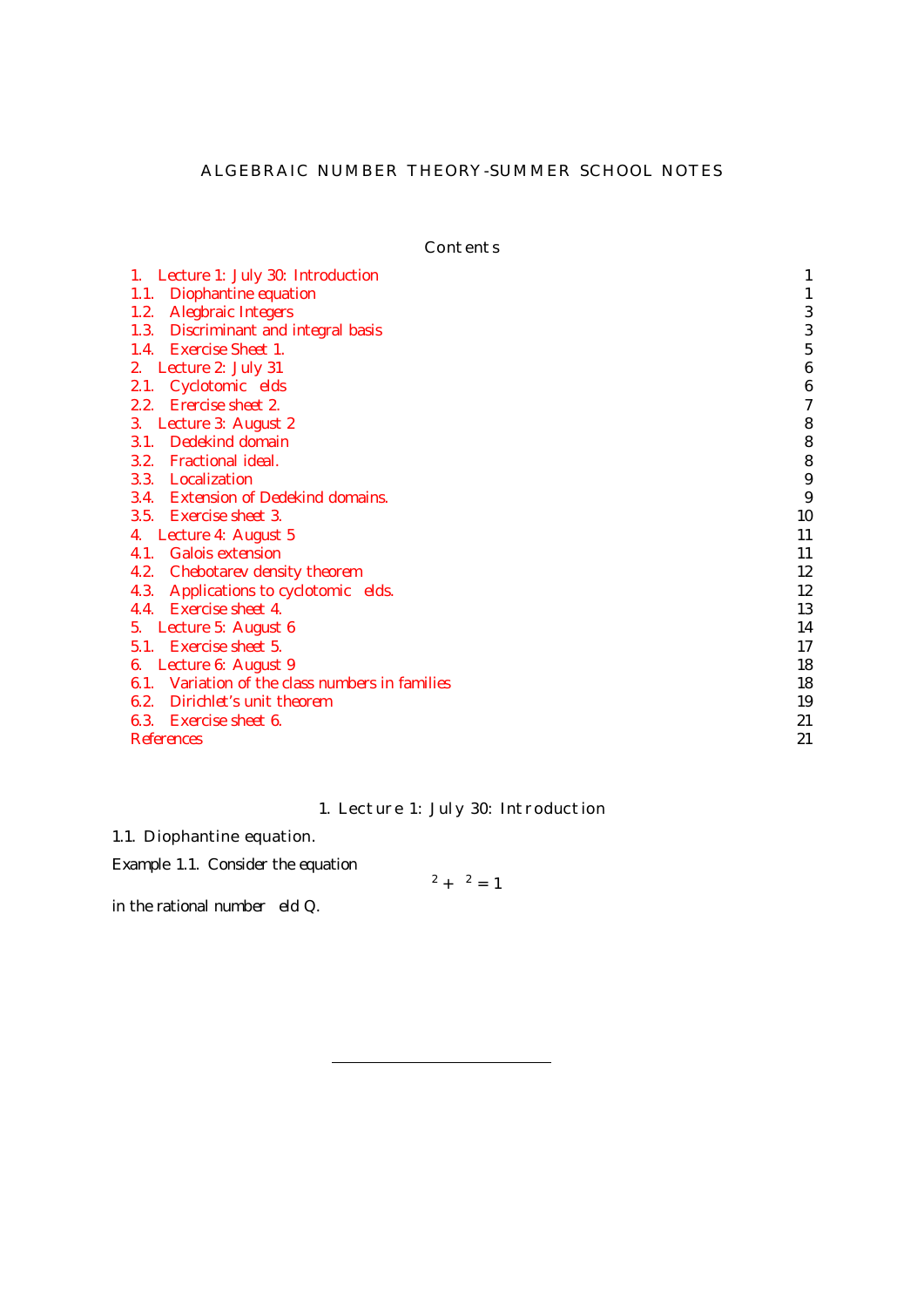We know that (1/00509 0 Td [(;)]TJ/F88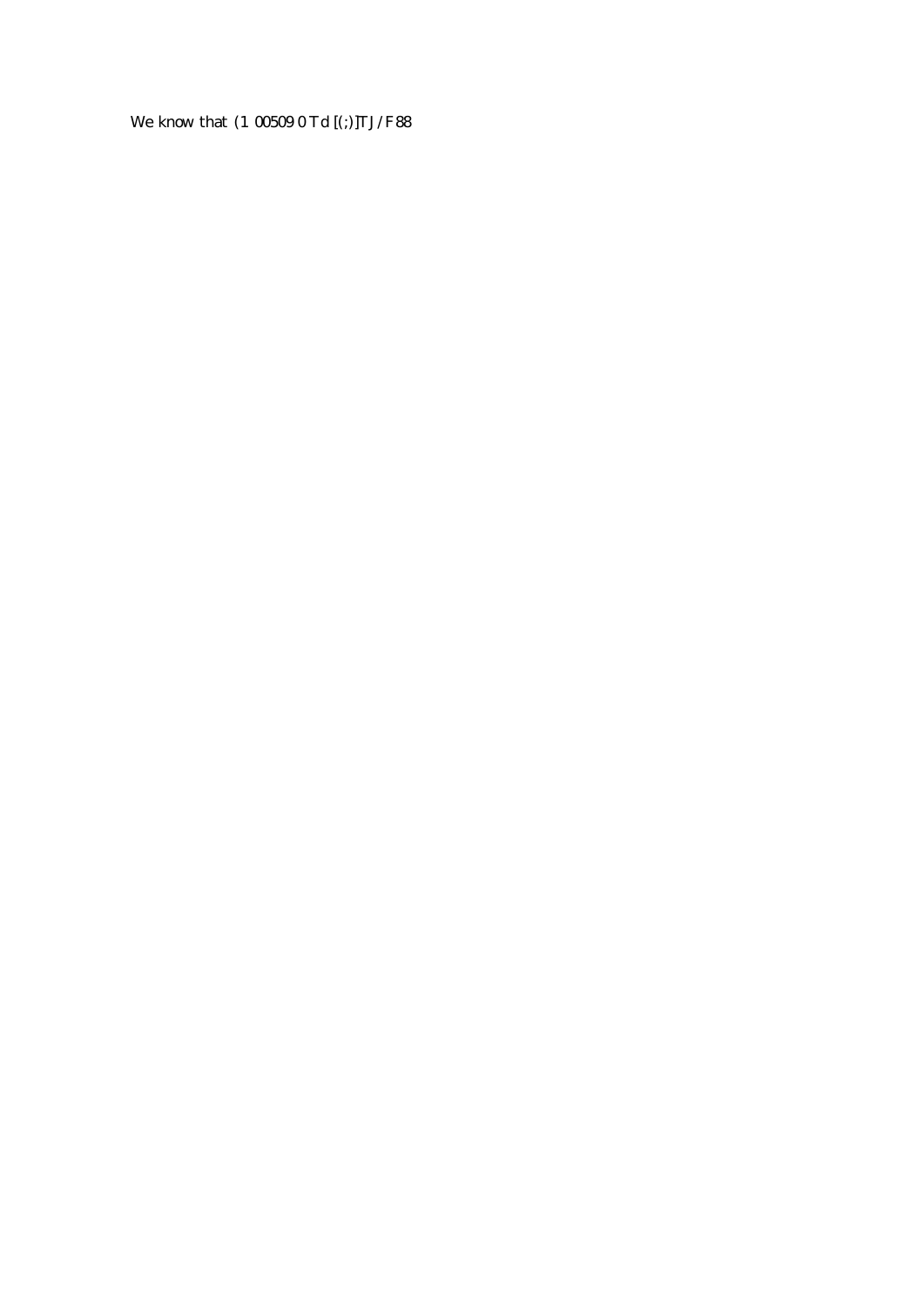## <span id="page-2-0"></span>1.2. Algebraic Integers.

De nition 1.9. Let  $A$  B be an extension of rings.  $x \, 2 \, B$  is called *integral* over A if x satis es  $x^n + a_{n-1}x^{n-1} + a_0 = 0$ 

<span id="page-2-1"></span>with  $a_i$  2 A. B is integral over A if all  $x$  2 B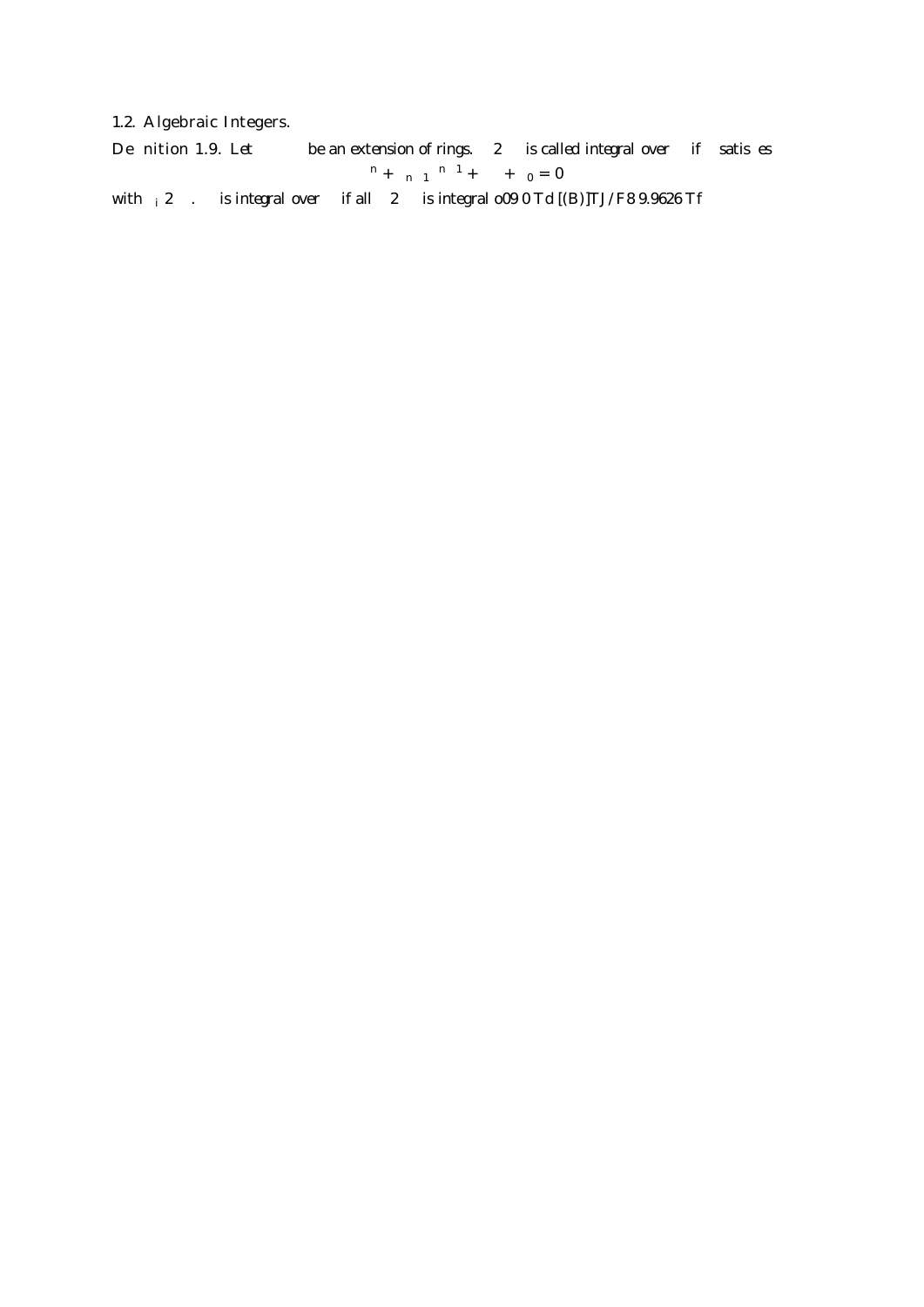Here non-degenerate means that if  $Tr_{L=K}(xy) = 0$  for all  $y \, 2 \, L$ , then  $x = 0$ : Or equivalently to say, L ' Hom $_K(L/K)$  induced by Tr<sub>L=K</sub>.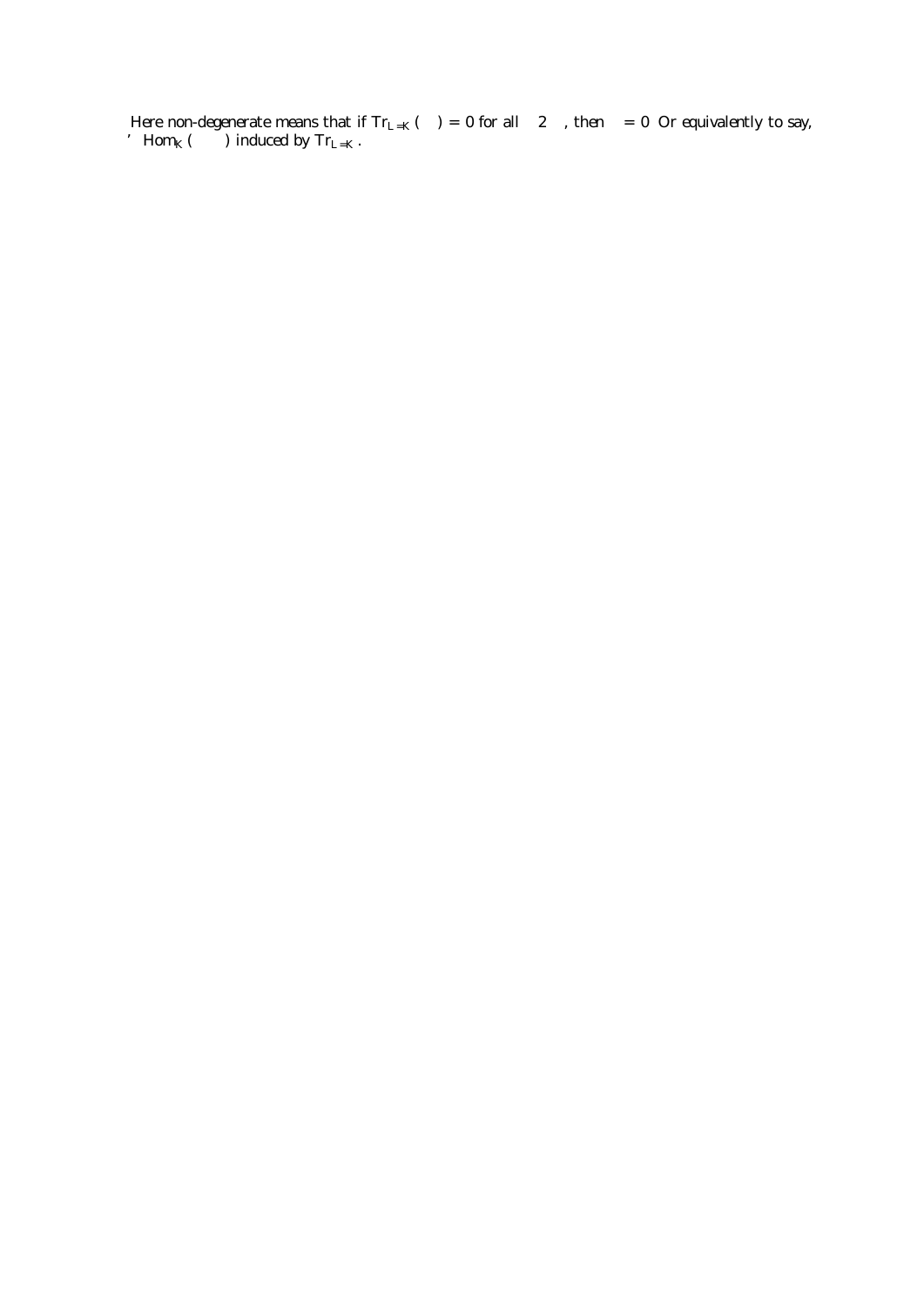<span id="page-4-0"></span>1.4. Exercise Sheet 1. Exercise 1.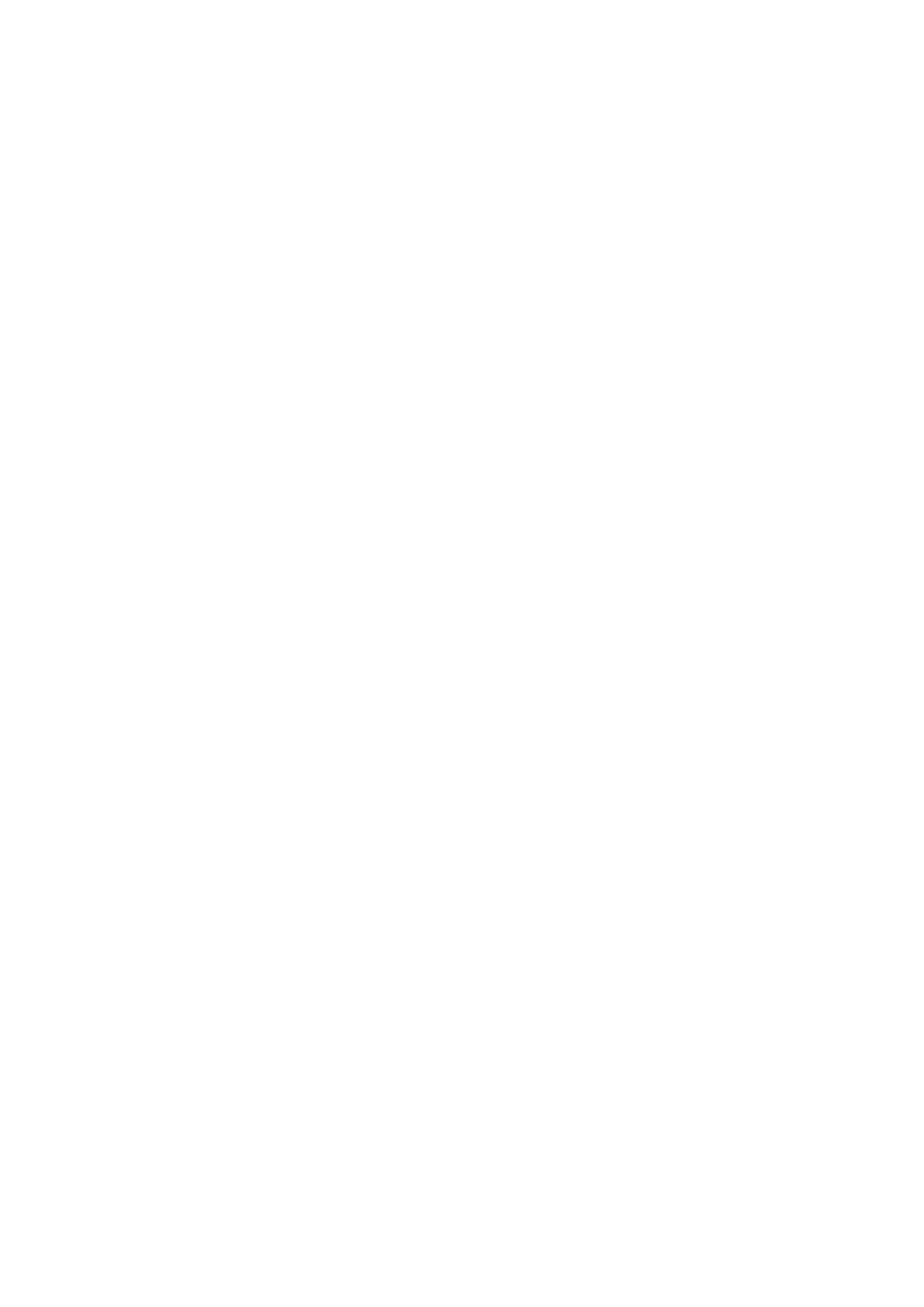#### 3. Lecture 3: August 2

<span id="page-7-1"></span><span id="page-7-0"></span>3.1. Dedekind domain. A is called a Dedekind domain if A is Noetherian, integrally closed and each nonzero prime ideal is maximal.

Note that localization of a Dedekind domain is also Dedekind. We always have the following setting in this section. Let A be a Dedekind domain, let K be the fractional eld of A. Let  $L=K$  be a nite separable extension. Let  $B$  be the integral closure of  $A$  in  $L$ .

Proposition 3.1. Let A be a Dedekind domain, let K be the fractional eld of A. Let L=K be a nite separable extension. Let B be the integral closure of A in L. Then B is a Dedekind domain.

<span id="page-7-2"></span>Proof. Of course B is integrally closed. Let PA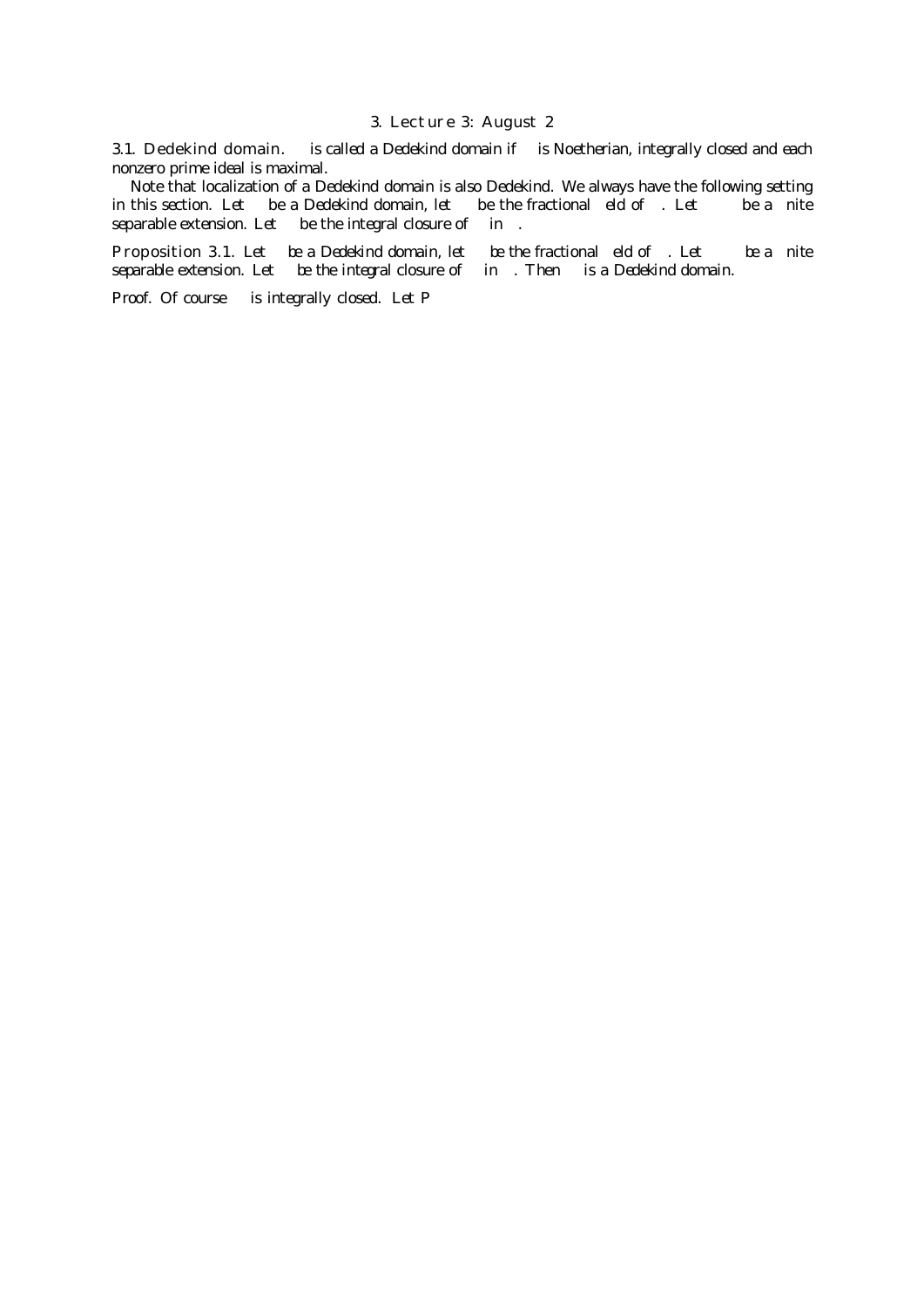<span id="page-8-1"></span><span id="page-8-0"></span>Remark 3.8. There are Dedekind domain  $A$  s.t.  $Cl_A$  is in nite. *Example* 3.9.  $A = C[x; y] = (y^2)$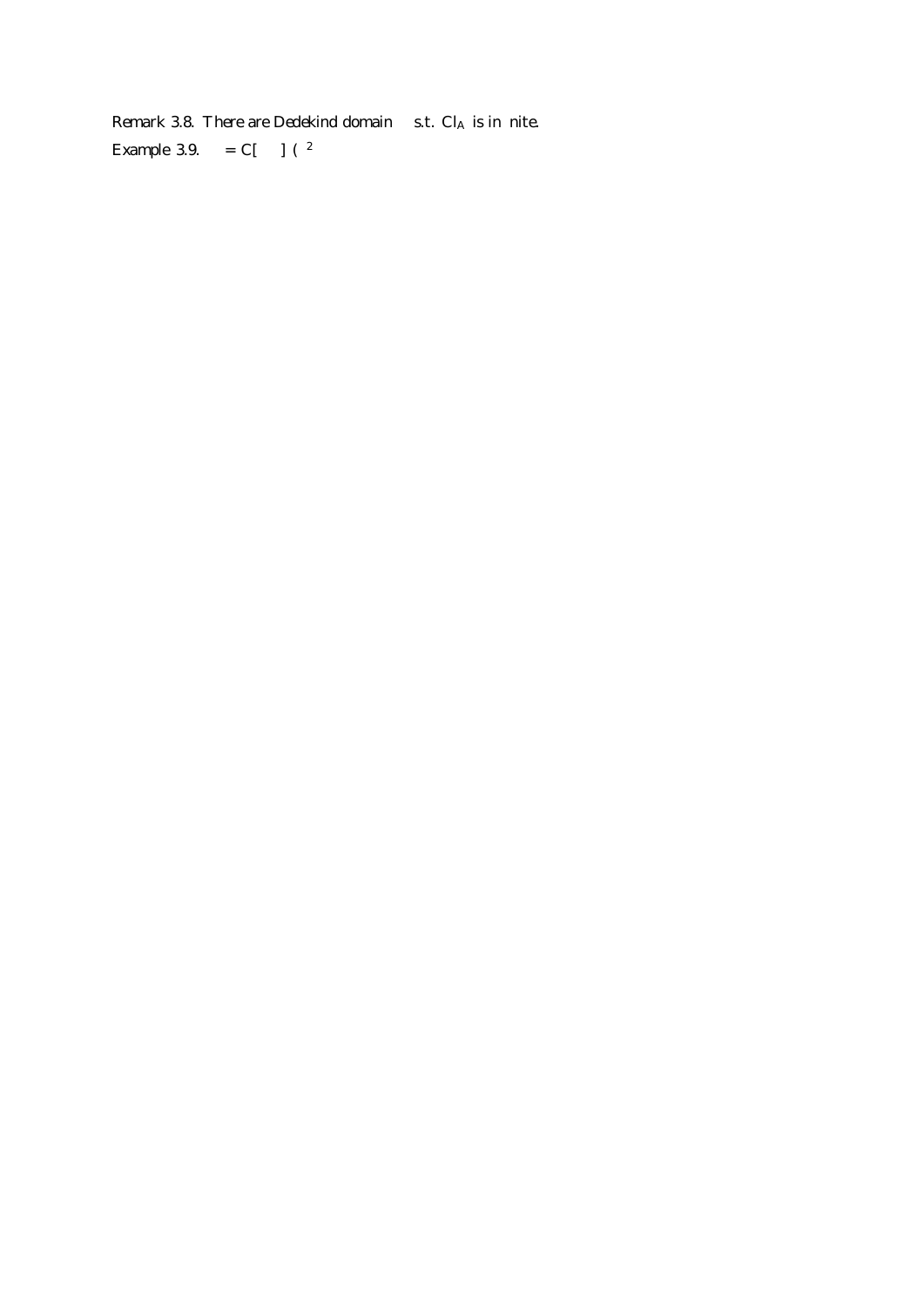<span id="page-9-0"></span>(1) p rami ed in K, i.e. some  $e_i > 1$ , i<br>4d d 2;

$$
p j \quad K = \begin{pmatrix} 4d & d & 2 \\ 4d & 2 & 2 \end{pmatrix}
$$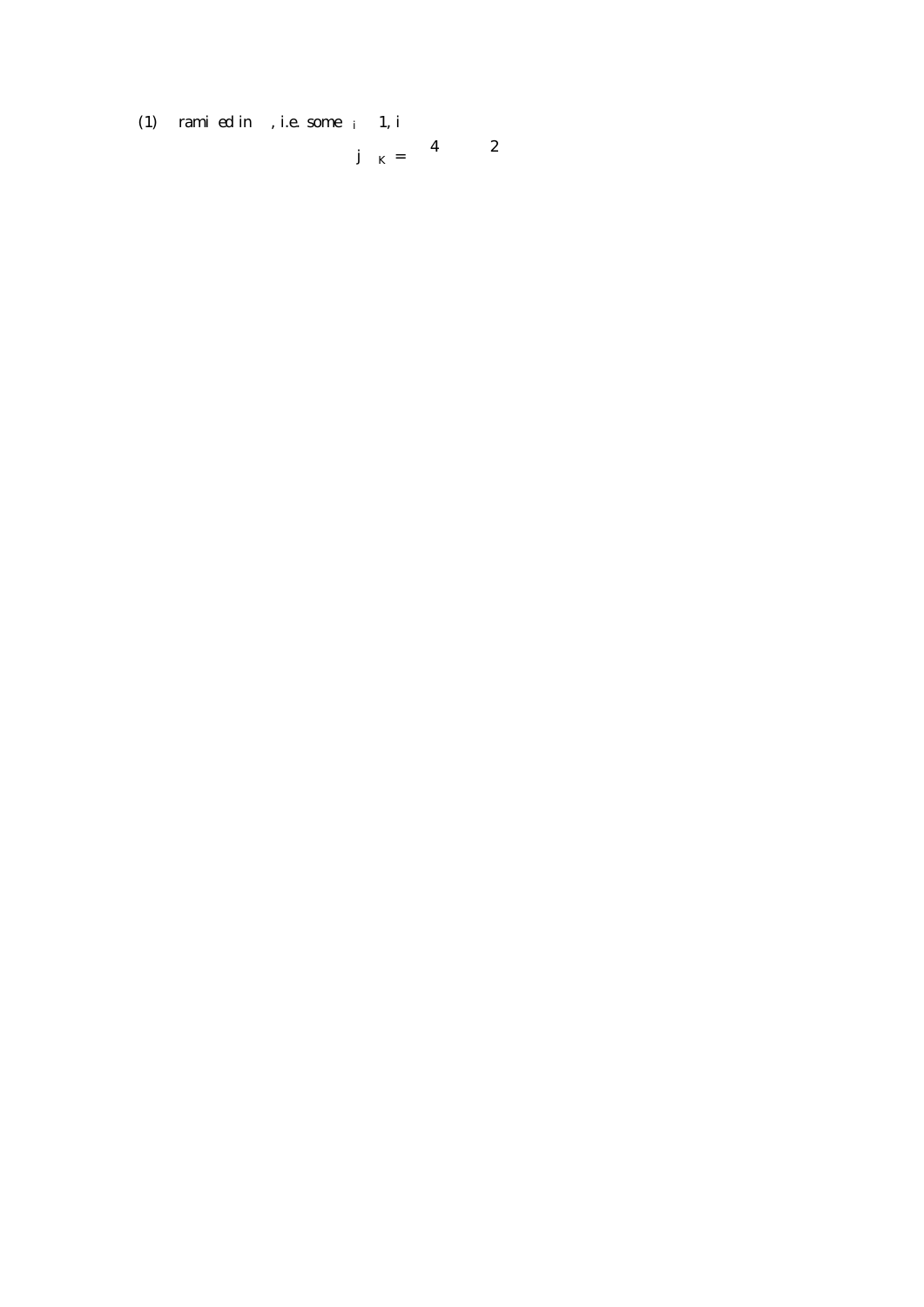## 4. Lecture 4: August 5

<span id="page-10-1"></span><span id="page-10-0"></span>Let  $L=K$  be a nite extension of number elds with integer ring B and A, and  $p \neq 0$  be a prime of  $O_K$ . We have a prime decomposition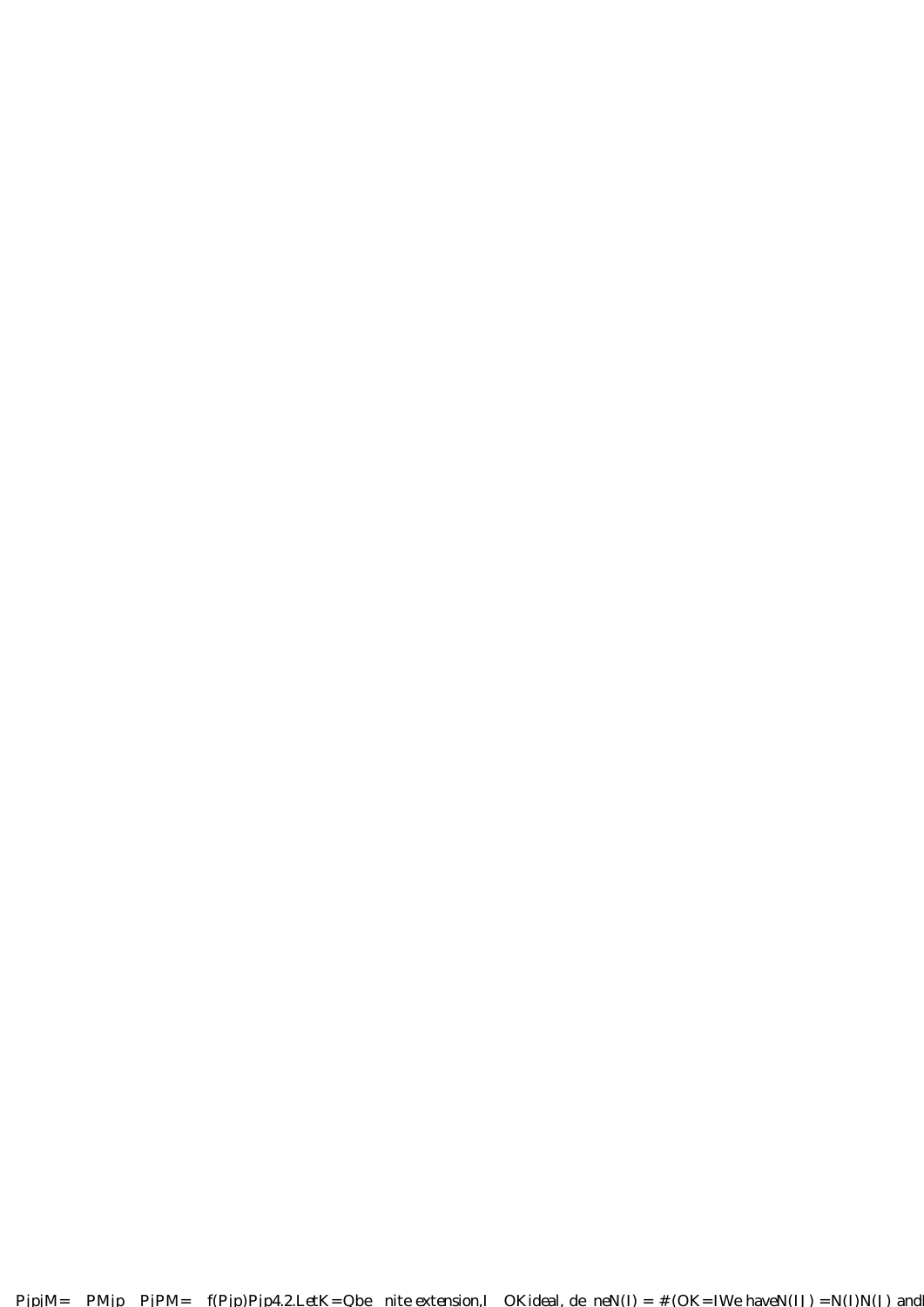## <span id="page-12-0"></span>4.4. Exercise sheet 4.

Exercise 1. Use the cyclotomic extension  $Q(8)$  to show the quadratic reciprocity law for 2: if p is an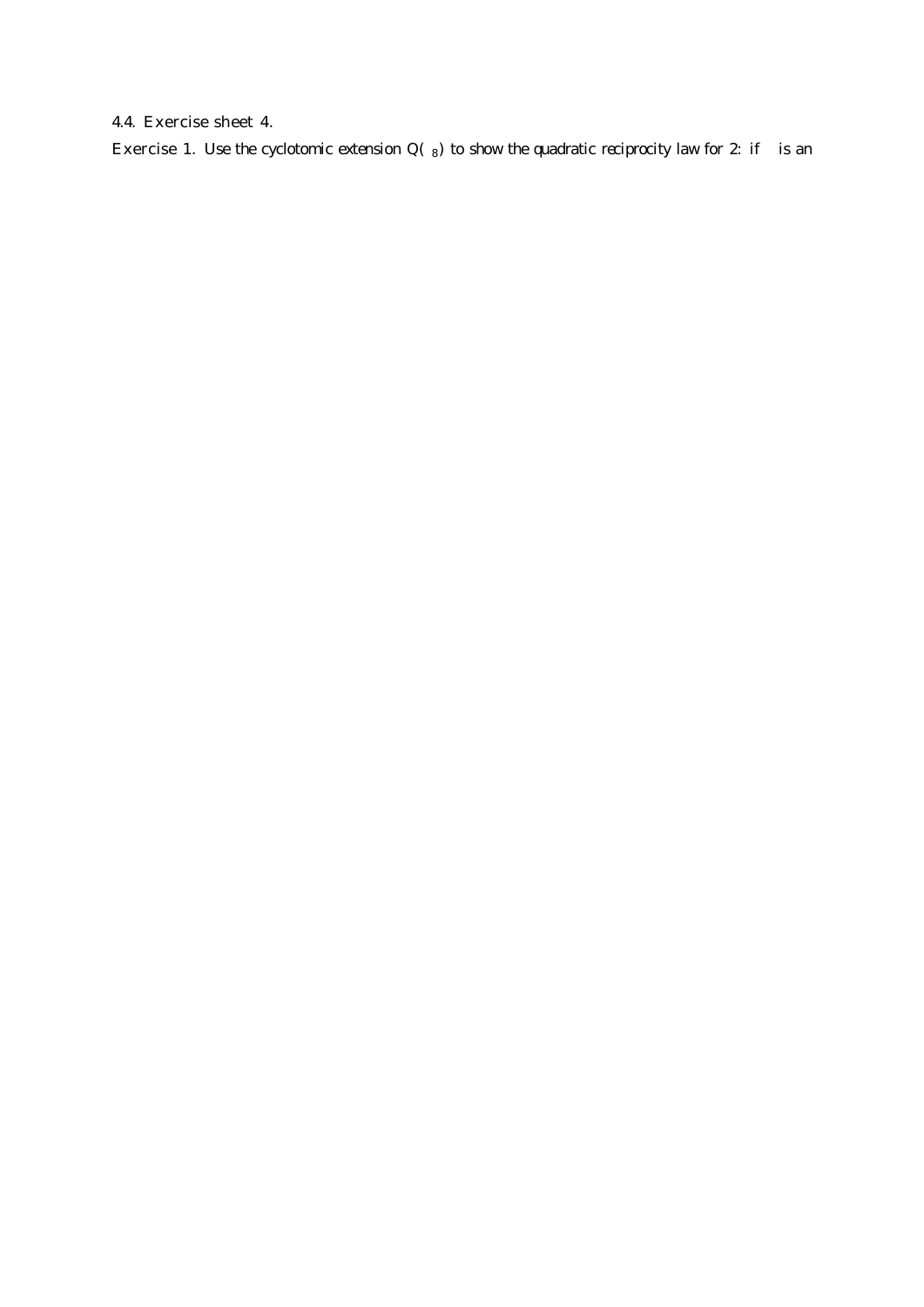## 5. Lecture 5: August 6

<span id="page-13-0"></span>Let  $K$  be a number eld and

$$
Cl_K = I_{O_K} = P_{O_K}
$$

where  $\overline{\prime}_{O_K}$  is the free group generated by fractional ideals of  $\overline{O_K}$  with  $P_{O_K}$  the subgroup consisting of principal fractional ideals.

Theorem 5.1.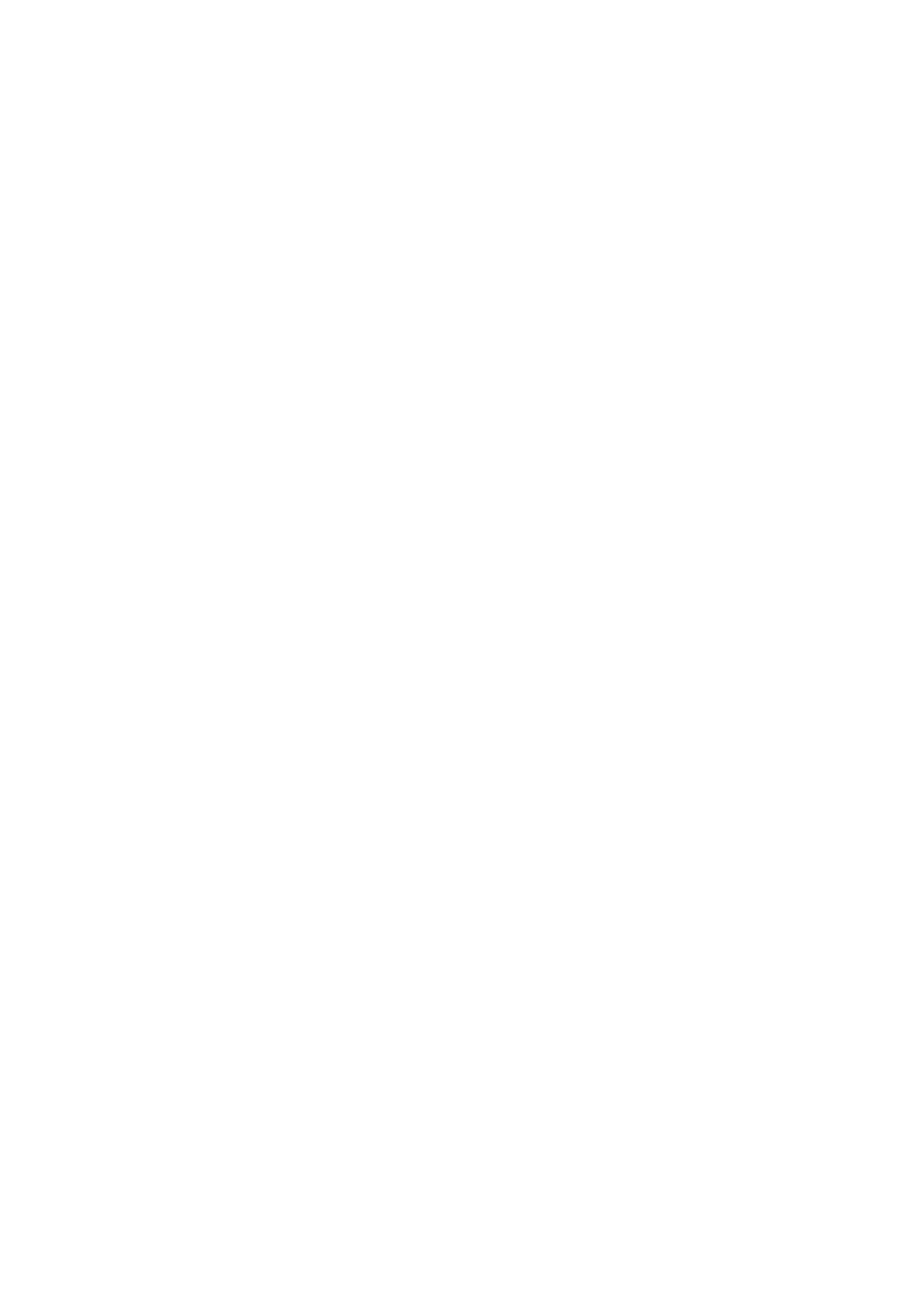Note that for any number eld  $K$ , the Minkowski constant  $C_K$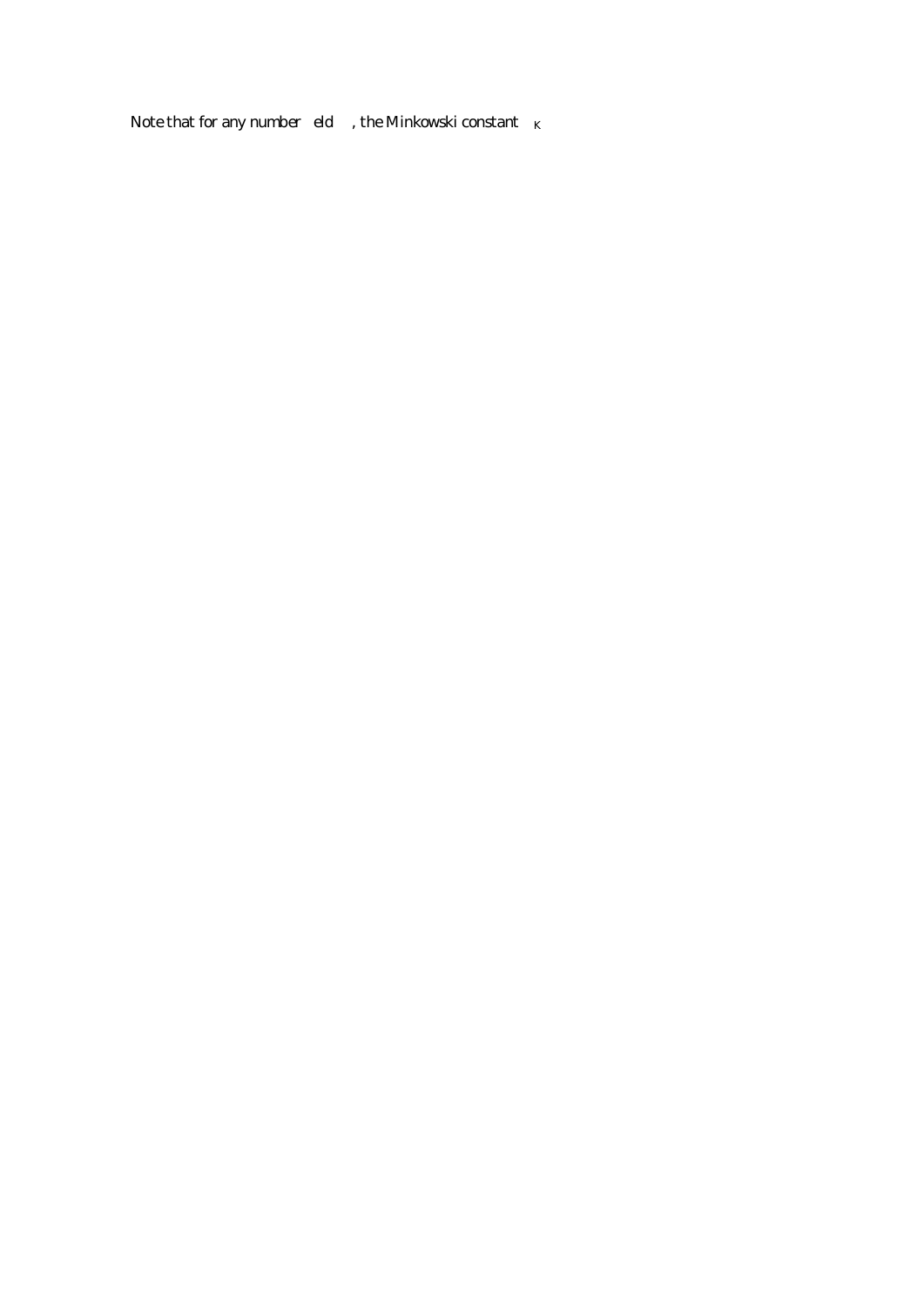<span id="page-16-0"></span>Theorem 5.11. For a number eld  $K$ , there exists a unique nite extension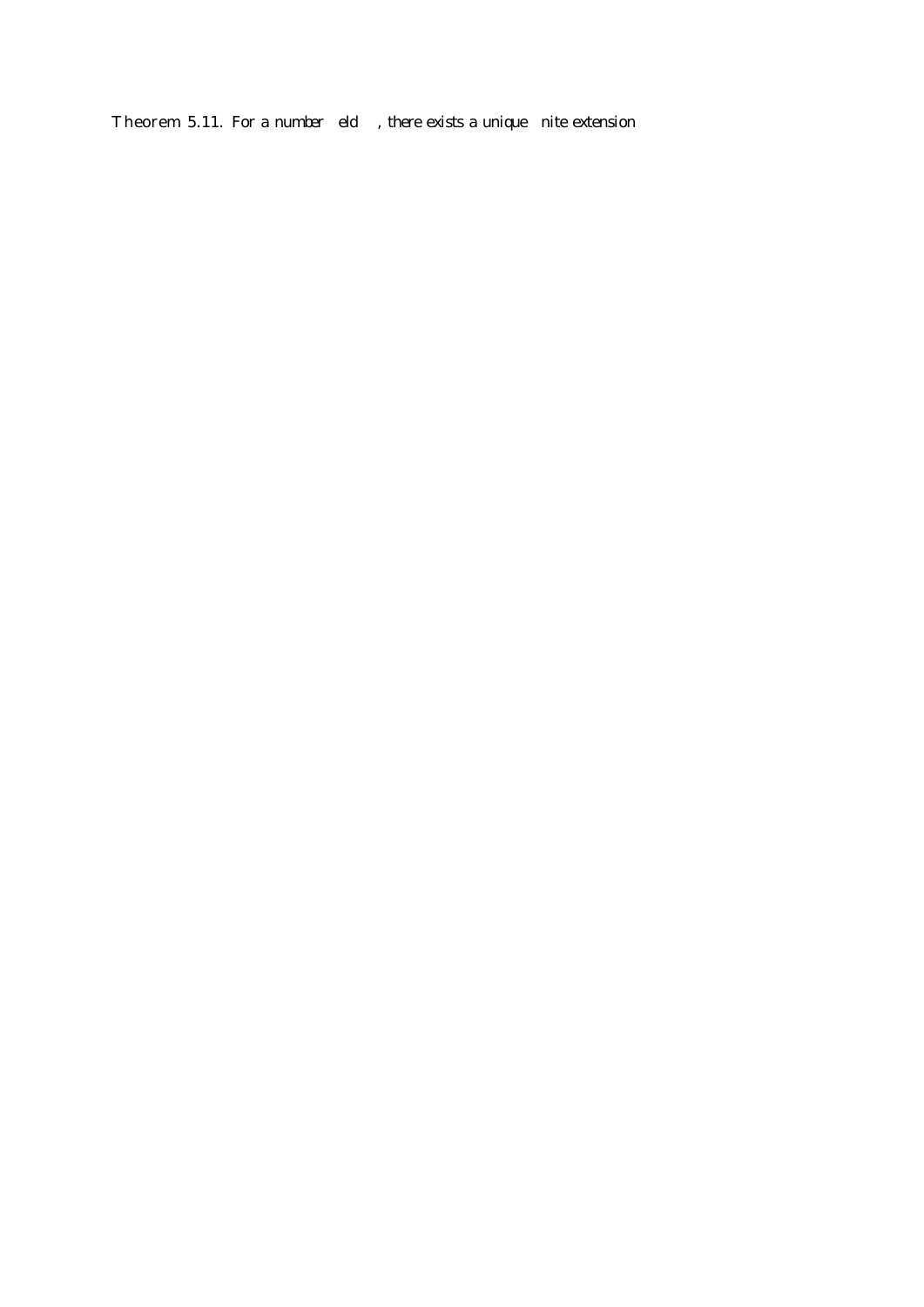6. Lecture 6: August 9

<span id="page-17-1"></span><span id="page-17-0"></span>6.1.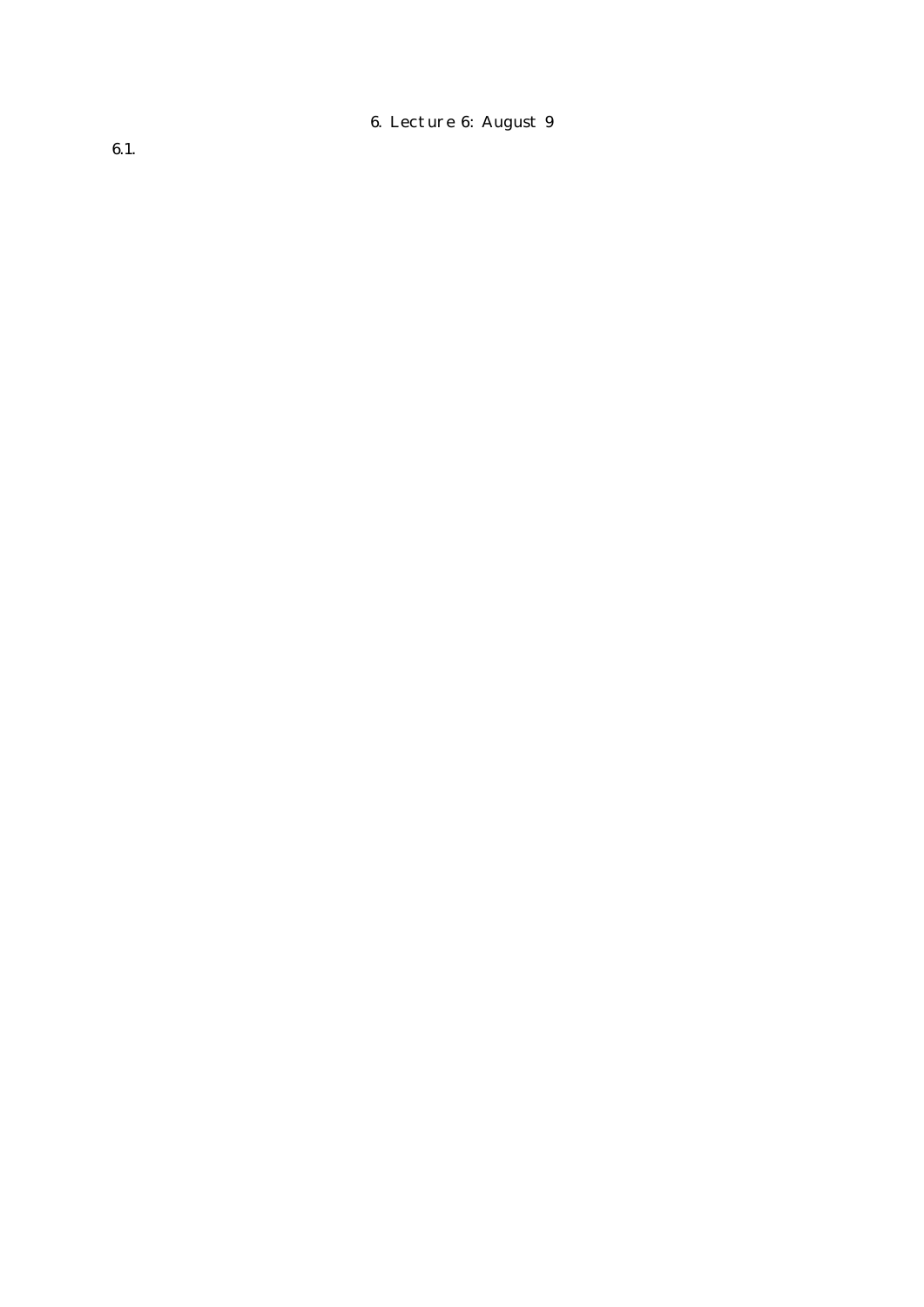<span id="page-18-0"></span>**Theorem 6.11** (Iwasawa). Let  $K_1 = K$  be a  $Z_p$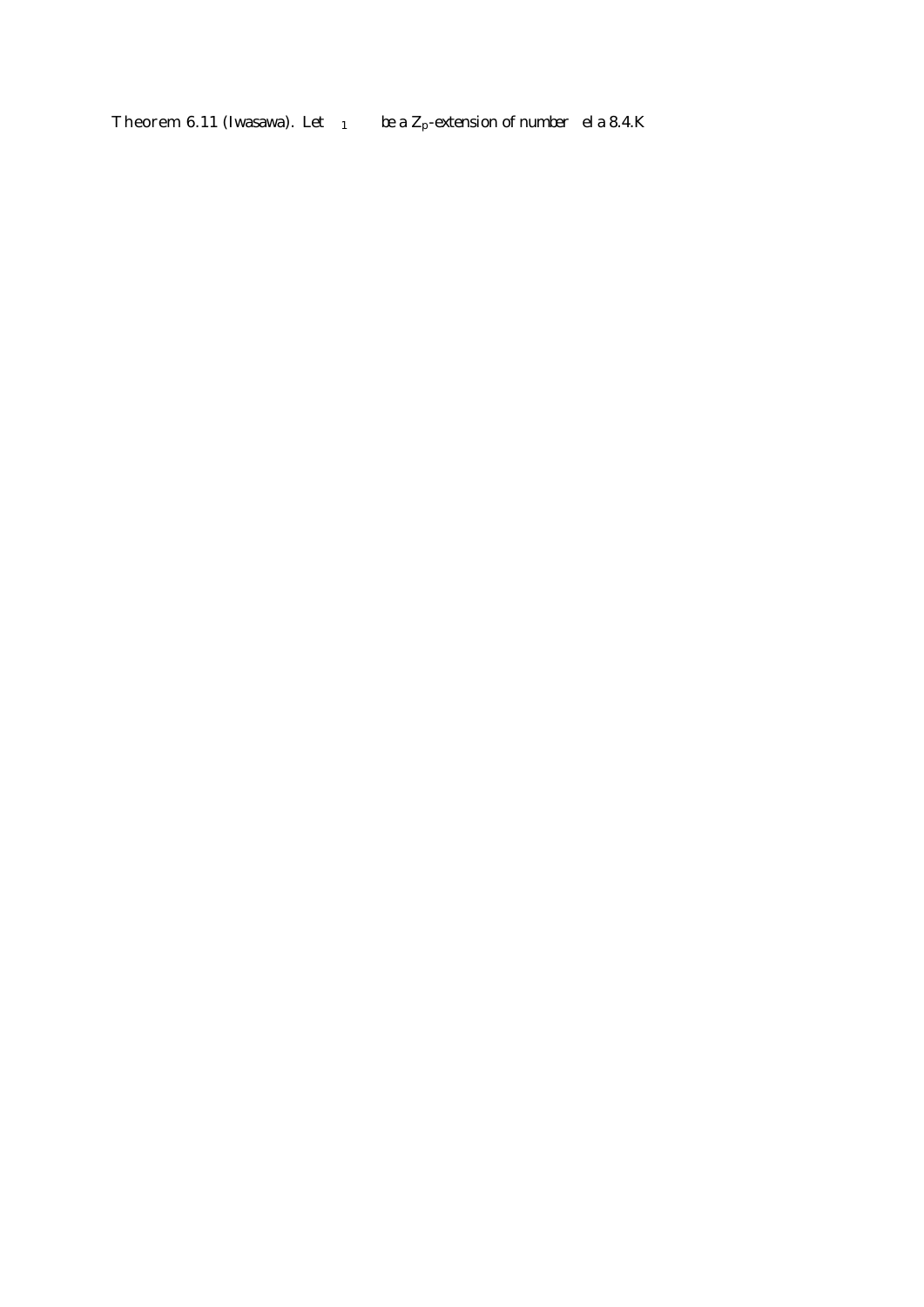Let : K,  $\mu$  R<sup>r<sub>1</sub></sup> C<sup>r<sub>2</sub></sup> =: V, V is a R-algebra, and V = (R)<sup>r<sub>1</sub></sup> (C)<sup>r<sub>2</sub>. For any element (y<sub>i</sub>; z<sub>j</sub>) 2</sup> V, de ne norm to be  $N(y_i, z_j) = \int_{i}^{z_j} j y_j y_j^2 y_j^2$ . Then for any  $2 O_K$ ,  $2 \ell$